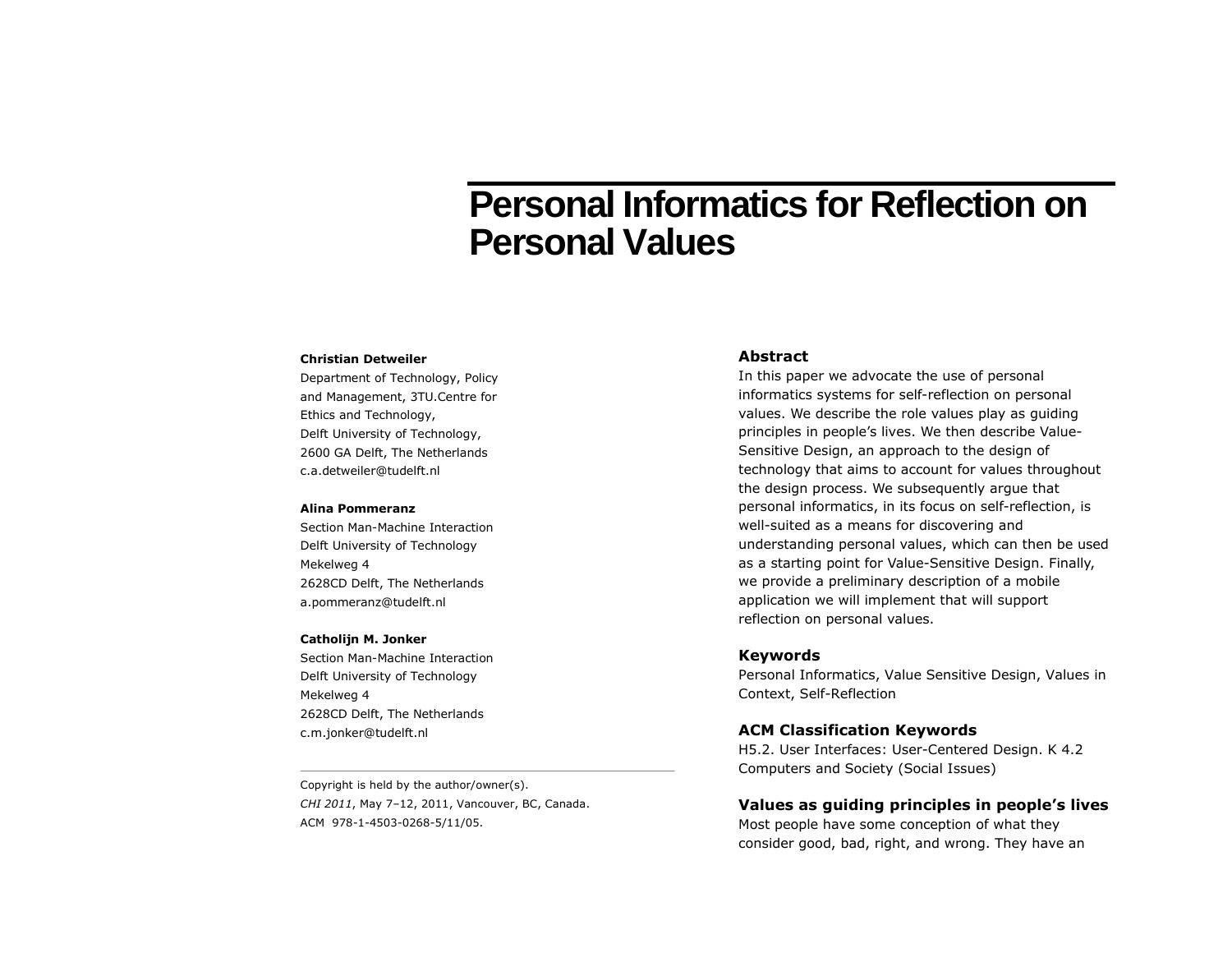idea of what they find important in life. In this general sense, most people have some concept of values. Values play an important role in people's everyday lives. Values are abstract (e.g., [3, 9]), motivational constructs that apply across contexts and time [1]. They convey what is good (e.g., [10, 12]) and important to us (e.g., [1,3]). As Hodges and Baron argue, values are convictions that some things ought to be and others not [4]. The concept of a value can be differentiated from similar concepts, such as laws, rules, goals, norms, standards, and so on (e.g., [9, 10, 11, 12, 13]). Examples of values include human welfare, privacy, trust, autonomy, accountability, identity, and environmental sustainability [3]. Values have a special status due to their importance to their holders (violation of values is seen as deplorable or morally wrong) and the expectations they generate regarding the behavior of the holder and of others. Values create preference for behavior or action that supports them, which gives them a normative character. As Miceli and Castelfranchi point out regarding the normative character of values, "if something is good, it should be pursued" [10, p. 181]. For example, "honesty" is a value which gives rise to a norm "be honest". Moreover, if something is good, it should not only be pursued by the holder of the value, but also by others. However, others do not always hold the same values. This normative character of values is a ground for conflict when people hold different values or different priorities among their values.

### **Creating more value sensitive technology**

Human values have become increasingly important for technology design due to ubiquitous technology included in our work and private lives on a daily basis. In a multitude of technological systems, e.g. medical

applications or social networks, human values (privacy, autonomy etc.) play a role and are sometimes violated. System designers are partly responsible for creating socio-technical systems accounting for human values. The value-sensitive design (VSD) framework proposed by Friedman [3] tries to guide designers in this process and forms a good starting point to consider values in technology design. By analyzing which values are relevant for the stakeholders of a system, the design can be driven into the right direction from the beginning. The framework proposes conceptual (conceptualizing a value, e.g. trust), empirical (using quantitative and qualitative methods to understand the context of the system in relation to values) and technical (analysis of how technological properties hinder or support values) investigations to arrive at a set of relevant values. Whereas VSD supports ethical and philosophical deliberations on the design of new technology, applying it to real life design cases is still difficult. Criticism has come, e.g., from LeDantec and colleagues [7], pointing out that designers' reflection on a given set of values will lead to designs of systems aligned with these values rather than systems aligned with values that are relevant for the stakeholders in the context of the design. The authors argue that it is important to integrate the empirical *discovery of local values,* i.e. those relevant to a given design *context*  and expressed by the stakeholders in the framework. This brings up the question of how to elicit such values from stakeholders. As acknowledged by [7], there is an "inherent difficulty in talking about values". Meanings, nuances and interactions of values are complicated to express in a simple ranking of abstract values. Many people do not explicitly reflect on their values and are not aware of their importance. Furthermore, people can have different interpretations of abstract values and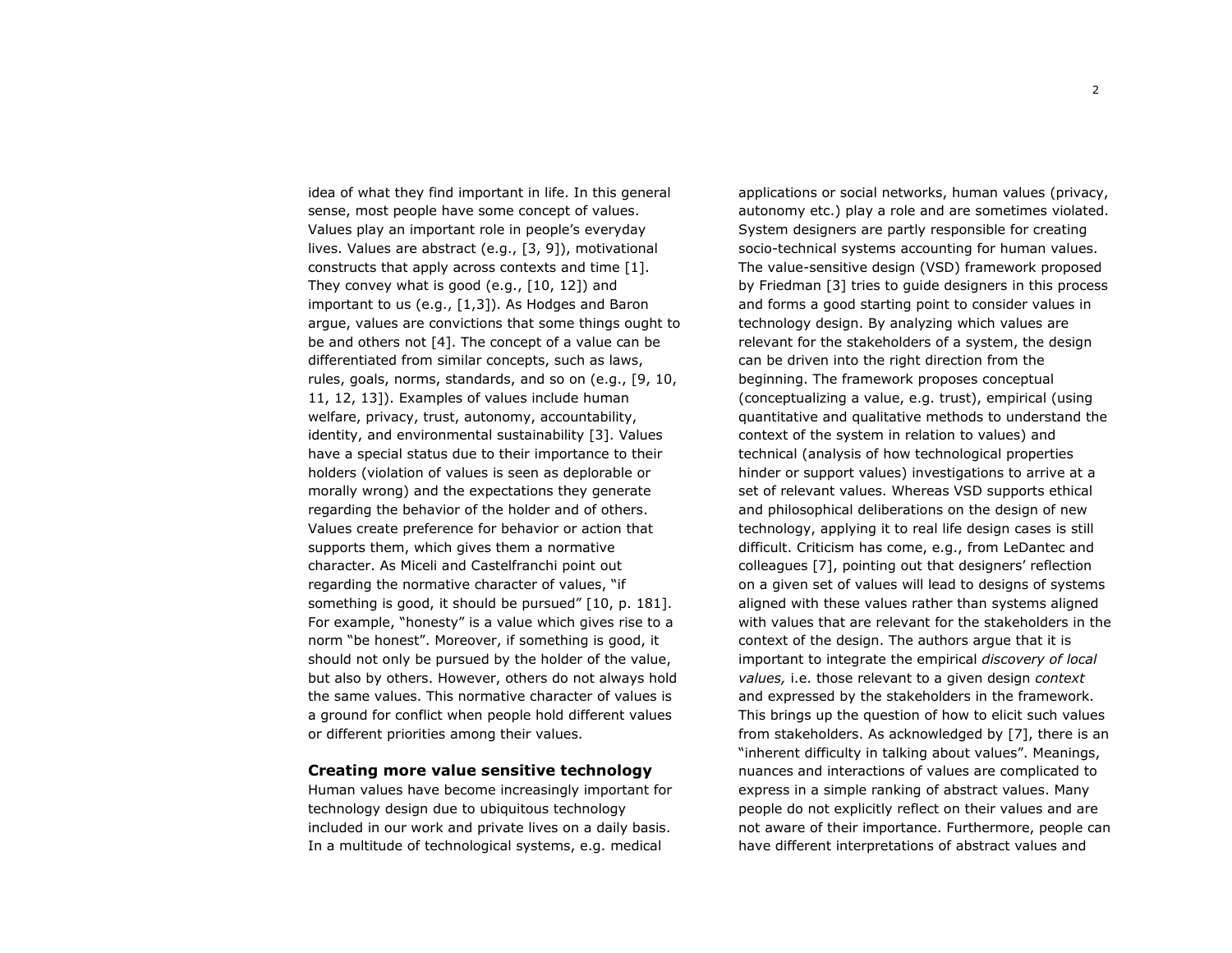even a single person's opinion about the importance of a value can change based on her current context. Whereas Friedman advocates the use of standard data gathering methods (interviews, surveys etc.) in the empirical investigations, we believe, that there is a lack of methods that support the elicitation of values in the real life context. Without a real life context, i.e. situations in which a value serves as a guiding principle for a decision or in which the violation of a value is apparent, elicited value profiles might be based on spontaneous thoughts of a stakeholder and by that be biased. A good tool/method to elicit values in context needs to support a person in reflecting on her values over a longer period of time in order to get a deep understanding of her values.

# **Personal Informatics to discover personal values**

Li and colleagues define personal informatics systems as systems that "help people collect personally relevant information for the purpose of self-reflection and gaining self-knowledge" [8, p. 558]. They identify two core aspects of every personal informatics system, namely collection (collecting information about oneself) and reflection (reflecting on personal information). These systems have shown the many benefits of selfreflection regarding insight, self control and positively changing behaviors. Based on the inherent focus of personal informatics systems on self-reflection, we believe this type of systems is suitable for empowering people to learn about and understand their values. There are two steps that lead to a deep understanding of one's values:

(1) **Discovery:** By this we mean helping a person to make values explicit in the moment when they

influence the person's behavior (mood, choice of action, judgment of the situation or another person).

(2) **Analysis and deeper understanding**: After discovering values in different contexts a deeper reflection looking back on a longer period of time is necessary to understand how values guide a person's live. A personal informatics application can help in this analysis by presenting values to their holder in an intuitive way and visualize patterns of values, i.e. in which situations which values play a role, are violated or influence a decision.

To support these two points, we plan to create a mobile application that detects meaningful moments in a person's life based on biosensor data and asks the user for feedback in the given situation. The feedback as well as the physiological data will be logged to be analyzed and reviewed later. Our envisioned application is inspired by the experience sampling method (ESM) introduced by [6], photo elicitation as proposed by [7] for the purpose of value elicitation and the life-log analysis based on skin conductivity measures by [5]. This approach is similar to existing systems, such as the Affective Diary [14], but allows people to reflect in situ. High arousal as measured by a non-invasive skin conductivity sensor embedded in a wristband, e.g. the Q-Sensor (www.affectiva.com/q-sensor/), could be used to trigger a "reflection moment". Connected to a smartphone, the sensor could send its data immediately to a mobile application on this phone. The application would ask the user to take a picture of her current environment using an integrated camera and tag the picture (e.g. value tags). Furthermore, it would provide a mini questionnaire as used in ESM that elicits the mood of the person, the (task) context and an